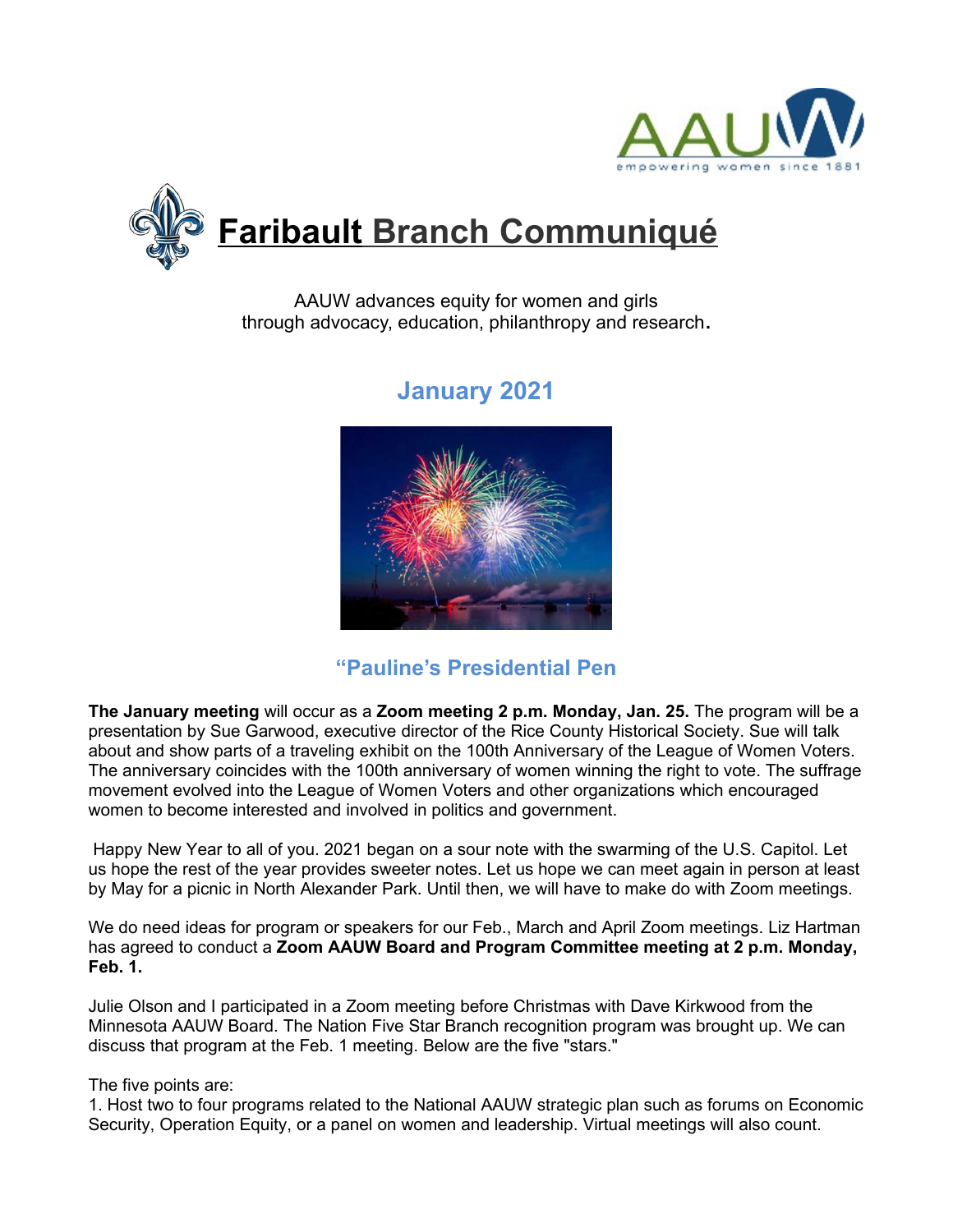2. Give a \$30 donation per member to AAUW Funds. Retain 90 percent of your membership. Increase the Legacy Circle members in your branch by 10%.

3. Branch websites include Economic Security Focus and a link to SmartWork.

4. For Public policy, have an annual meeting with US or State or Local government leaders on issues in AAUW's Strategic Plan. Host one event in which Action Network sign-ups are collected to promote that program

5. Detail how your branch's website aligns with the AAUW strategic plan. Institute a succession plan to ensure new ideas and perspectives are included in future membership.

Branches can apply to be a 2 to 4 star branch as well as five star. The National AAUW strategic plan can be found on the national website.

Hope to see many of your faces on Jan. 25. My goal for 2021 is to live it one day at a time and hold no expectations. Best wishes to all of you, *Pauline*

**Secretary's Report**



Our AAUW Zoom meeting was held on December 14, 2020 at 2:00 pm.

President Pauline Schrieber called the meeting to order at the Carlander Room at the Rice County Historical Society. She was using their new internet system.

Julie Olson reported that she sent \$445.00 of members' cash contributions to the Legal Advocacy Fund. This was the most we have ever donated to LAF.

The Book Sale may be held in May or early fall 2021.

Pauline Schreiber, Julie Olson and Kathy Larson will have a Zoom meeting with David Kirkwood from the State AAUW office to discuss a grant to help the State Board.

Isabell O'Connor and Mary Niermann presented "Relieving Stress" through poetry and meditation. They used the App, Insight Timer for the meditation.

Respectfully submitted, *Pat Umbrteit, Secretary of the month*

#### **Treasurer's Report**



 No big news this month. Bank balances are \$214.07 checking and \$4997.75 savings. All of our current bills are paid, with scholarships to be discussed in the spring, plus decisions on further contributions to national programs. It all comes down to whether we can do a book sale this year..... Think spring! Submitted by *Julie Olson*

**NEWSPAPERS** are needed by the Rice County Day Activity Center located at Central & turn right on 9th. going